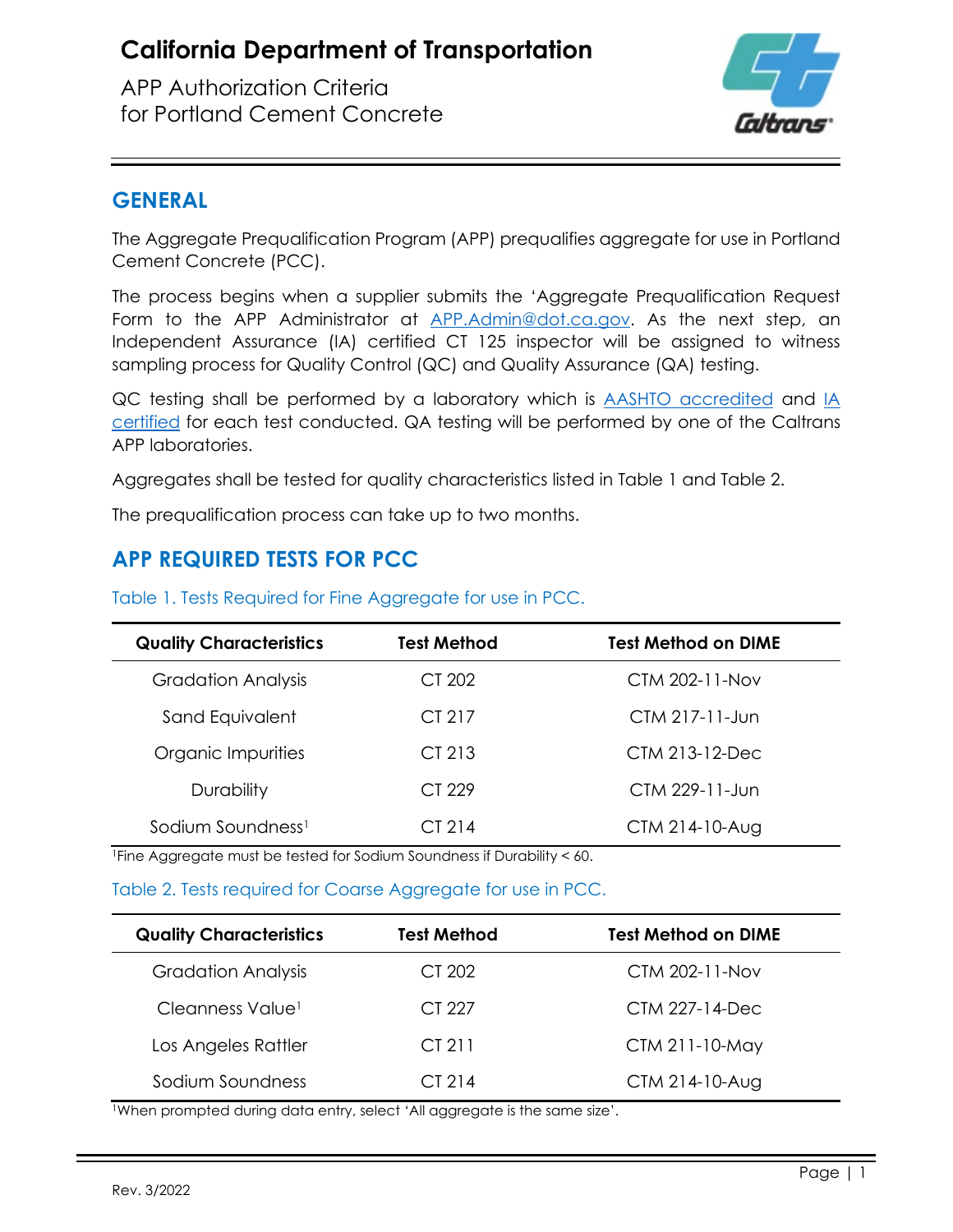APP Authorization Criteria for Portland Cement Concrete



### **CALTRANS APP LABORATORIES**

**Caltrans Transportation Laboratory (Translab**) Attn: Aggregate Prequalification Program,

Aggregate Lab

5900 Folsom Boulevard

Sacramento, CA 95819-4612

**Caltrans South Regional Laboratory (SRL)** Attn: Aggregate Prequalification Program, Aggregate Lab 13970 Victoria Street

Fontana, CA 92336-0877

## **LIST OF WEBSITES**

- **[Aggregate Prequalification Program](https://dot.ca.gov/programs/engineering-services/aggregate-prequalification-program)** <https://dot.ca.gov/programs/engineering-services/aggregate-prequalification-program>
- **[Aggregate Prequalification Program Prequalified Materials List](https://mets.dot.ca.gov/aml/AggregatePrequalificationProgram.php?print=yes)** <https://mets.dot.ca.gov/aml/AggregatePrequalificationProgram.php?print=yes>
- **[Data Interchange Materials Engineering](https://dime.dot.ca.gov/index.php)** <https://dime.dot.ca.gov/index.php>
- **[AASHTO Directory](http://aashtoresource.org/aap/accreditation-directory)** <http://aashtoresource.org/aap/accreditation-directory>
- **[Statewide Independent Assurance Database](https://sia.dot.ca.gov/)** <https://sia.dot.ca.gov/>

## **AGGREGATE SAMPLING**

Aggregate sampling should be conducted as following:

- $\triangleright$  For each aggregate size, split aggregate into 3 samples of at least 50 pounds each. One sample should be tested by a qualified testing laboratory for QC testing. The other two samples should be sent to one of the Caltrans APP laboratories. One sample will be used for QA testing and the other to retain for dispute resolution.
- $\triangleright$  Submit samples in airtight containers marked with the following:
	- SMARA No.
	- Aggregate Size
	- Name of Supplier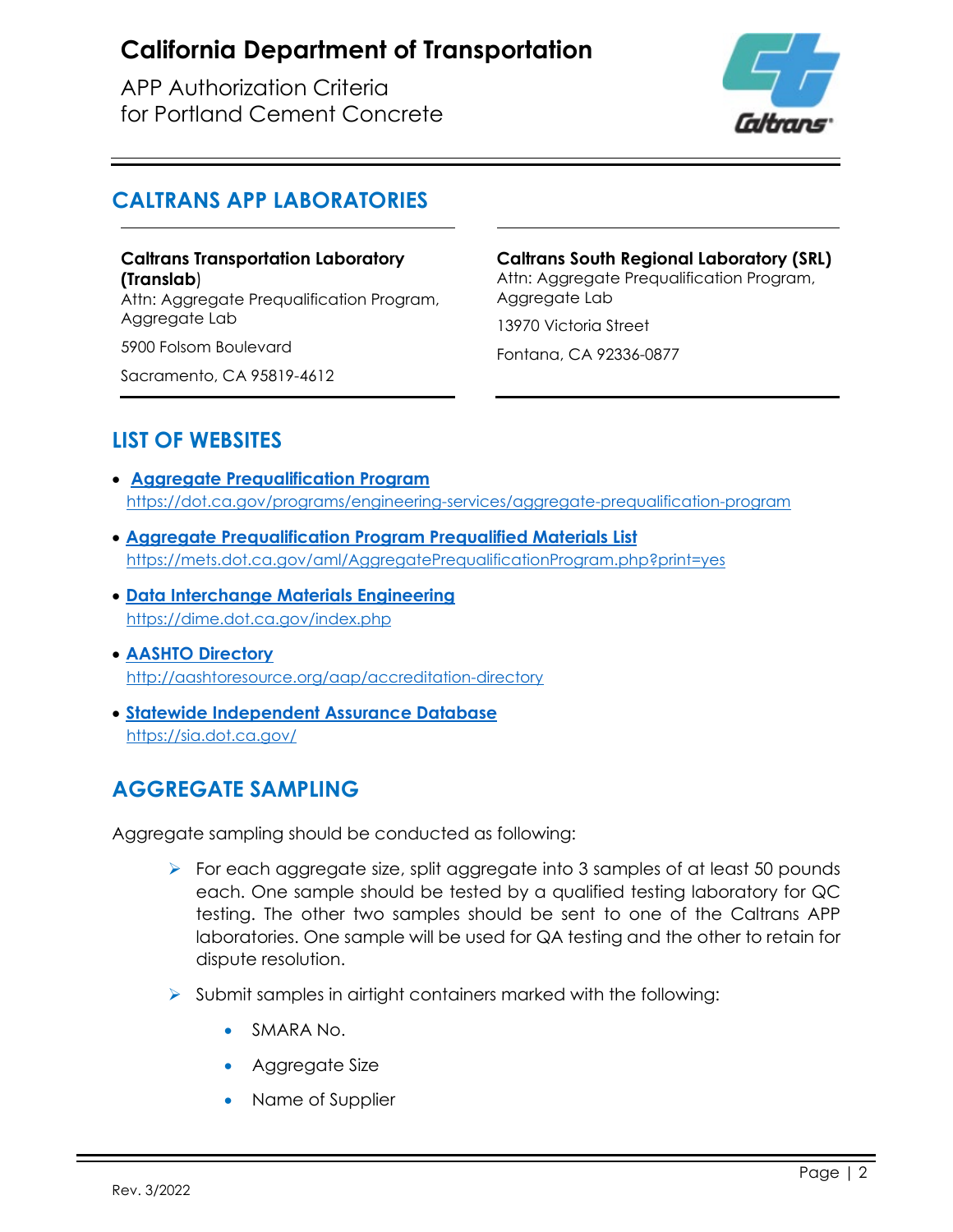APP Authorization Criteria for Portland Cement Concrete



#### **APP PROCEDURE**

Follow the procedure below if you have an aggregate source not currently authorized under the APP.

- 1. Access DIME at [https://dime.dot.ca.gov/index.php.](https://dime.dot.ca.gov/index.php)
- 2. New users register for an account to access DIME on [Sign-In Webpage.](https://dime.dot.ca.gov/index.php?r=site/login)
	- $\triangleright$  When submitting a request with your contact information, you will be granted the role of 'Organization Manager'.
	- When prompted for Justification:
		- **Project/Contract Number**: 0019000052.
		- **Reason for Request**: Submittal of test results for a prequalification program
		- **Details, if any:** Aggregate Prequalification Program
- 3. Active users sign into your account.
	- $\triangleright$  To verify your role, hover the cursor over your name at the top right of the webpage. If your role is *'Data Editor'*, contact your Organization Manager to update your role to *'Data Administrator'*.
- 4. To submit an aggregate source, select the *'New Sample'* tab on the toolbar located on the top of the webpage.
- 5. Enter the required information:
	- **Project Identifier**: 0019000052
	- **Material Type**: Aggregate
	- **Sample Taken Date**: Enter the date the sample was taken from the source, MM/DD/YYYY.

Select *'Next'*.

- 6. Fill in the blank fields with the appropriate information. Enter the following information:
	- **Sample Type**: Aggregate Prequalification Program
	- **Brief Description of the Sample**: Enter Aggregate Size (i.e. 3/8" pea gravel, 1" x No. 4, WCS, etc.)
- 7. After all the required information has been filled out, select *'Create Sample'*.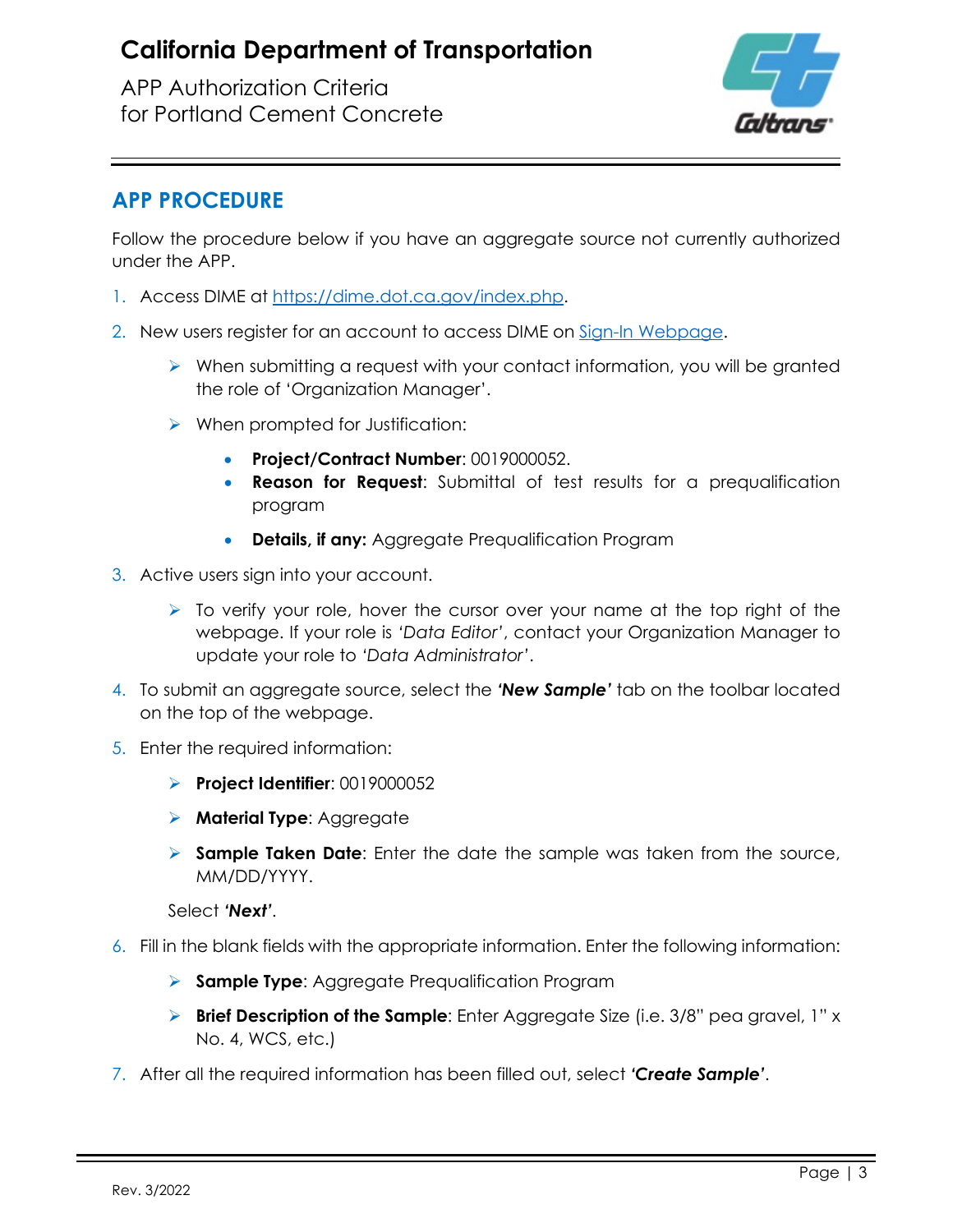APP Authorization Criteria for Portland Cement Concrete



- 8. If all information was entered correctly, you will be directed to the *'Sample Receipt'* webpage.
	- $\triangleright$  The aggregate source information submitted will be tracked with a unique **DIME Sample ID**, which is located at the top of the page. Print this page for your records.
	- Each aggregate size must have its own unique DIME Sample ID number.
- 9. On the right side of the webpage, under *'Sample Operations'*, select *'Email Sample'*.
	- At the bottom of the page, place a check mark in the box beside *'APP Administrator'* under the list of project personnel. This will notify the APP Administrator that material is being submitted for prequalification.

#### Select *'Send Email'*.

- 10. Once you have received a DIME Sample ID, you may proceed to enter QC test results of aggregate source.
	- On the right side of the webpage, under *'Sample Operations'*, select *'Submit New Test'*.
	- From the drop-down menu, select the *'CTM 202-11-Nov: Method of Test for Determining Sieve Analysis of Fine and Coarse Aggregates'*. Select *'Next'*.
	- $\triangleright$  Fill in all required fields
	- If prompted for *'Input Value Type'*, select *'Input Calculated Values'*. Select *'Next'*.
	- Fill in all required fields. Once completed, select *'Save'*.
- 11. Repeat step 10 for all QC tests as listed in Table 1 and Table 2.
- 12. After all required QC test results have been entered, under '*Sample Operations*', select *'Publish All Tests'* or *'Verify All Tests'*.
	- $\triangleright$  Scroll to the bottom of the page and verify all tests entered are selected with a check mark. Select *'Verify All Selected Tests'*.
	- Place a check mark in the box besides *'APP Administrator'* under the list of project personnel. Select *'Send Notification'*.
- 13. To enter QC test results for another aggregate size with the same aggregate source:
	- On the right side of the page, under '*Sample Operations'*, select *'Clone Sample'*.